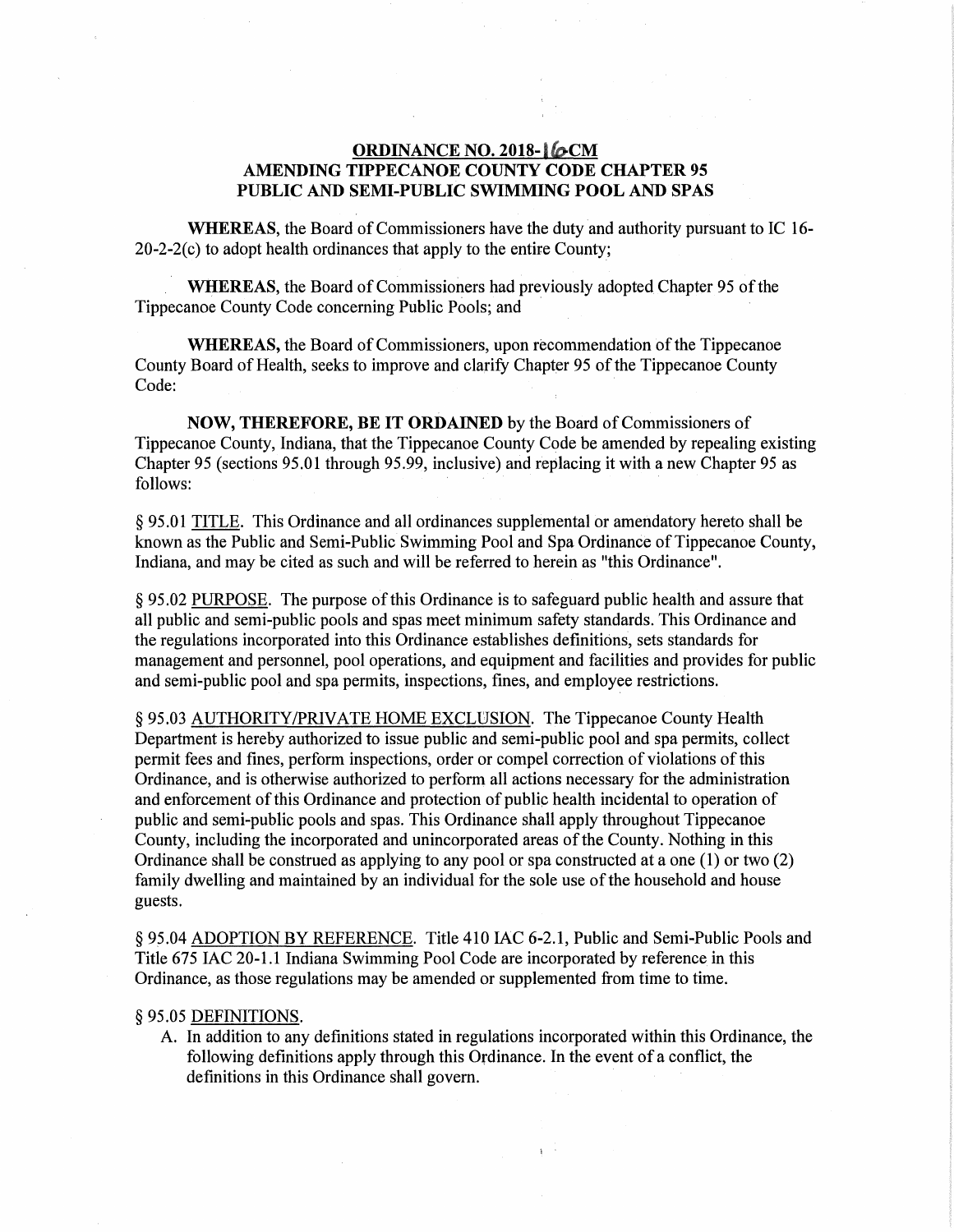- 1. ACCREDITING ORGANIZATION an independent organization, such as the National Swimming Pool Foundation, that is qualified to train, certify, and recertify a pool operator.
- 2. BOARD OF HEALTH- The Tippecanoe County Board of Health.
- 3. CERTIFICATION DOCUMENT- a certificate, letter, or other document which includes the expiration date that verifies the individual has passed an accredited examination given by an accredited testing service.
- 4. CPO a certified pool operator that is recognized by an accredited organization, such as the National Swimming Pool Foundation, or has been recognized by the Tippecanoe County Health Department, as possessing knowledge and skill sufficient to be regarded as the equivalent of a certified pool operator.
- 5. DEPARTMENT- the Indiana State Department of Health or its authorized representative.
- 6. HEAL TH OFFICER -the Health Officer of the Tippecanoe County Health Department, and his or her authorized representatives.
- 7. HEARING OFFICER- the person presiding over any meeting, hearing, or similar proceeding to consider or enforce this Ordinance. The Hearing Officer shall normally be the Health Officer, or the Health Officer's designee.
- 8. HEALTH DEPARTMENT- the local health department in Tippecanoe County or its authorized representative.
- 9. IMMINENT HEALTH HAZARD a significant threat or danger to health that includes, but is not limited to, the reasons for closure set forth in other parts of this ordinance. An imminent health hazard is considered to exist when there is evidence sufficient to show that a condition, product, practice, circumstance, or event creates a situation that requires immediate correction or cessation of operation to prevent injury or illness based on the:
	- a. number of potential injuries or illnesses; and
	- b. nature, severity, and duration of the anticipated injury or illness.
- 10. INSPECTION a visit by a regulatory authority to determine compliance with this Ordinance and any other pool and spa rules.
- 11. INSPECTION REPORT the document prepared by the Tippecanoe County Health Department that is completed as the result of the inspection and provided to the Operator.
- 12. OPERATOR- the person or corporation that has primary oversight responsibility for operation of the pool or spa through ownership, or lease or contractual agreement. The term includes a permittee.
- 13. PERMIT the document issued by the Tippecanoe County Health Department that authorizes a person or corporation to operate a public or semi-public pool.
- 14. PERMITTEE the person, association, corporation, individual, partnership, or other legal entity or establishment that owns or leases the premises upon which the pool or spa is located and whose name appears on the permit.
- 15. POOL any structure, basin, chamber, or tank containing an artificial body of water for swimming, bathing, competition, relaxation, therapy, or recreational use. The term "pool" as used in this ordinance also includes pool and spa variations that recirculate water such as baby pools, lazy rivers, plunge pools, wading pools, splash pads, and other aquatic venues.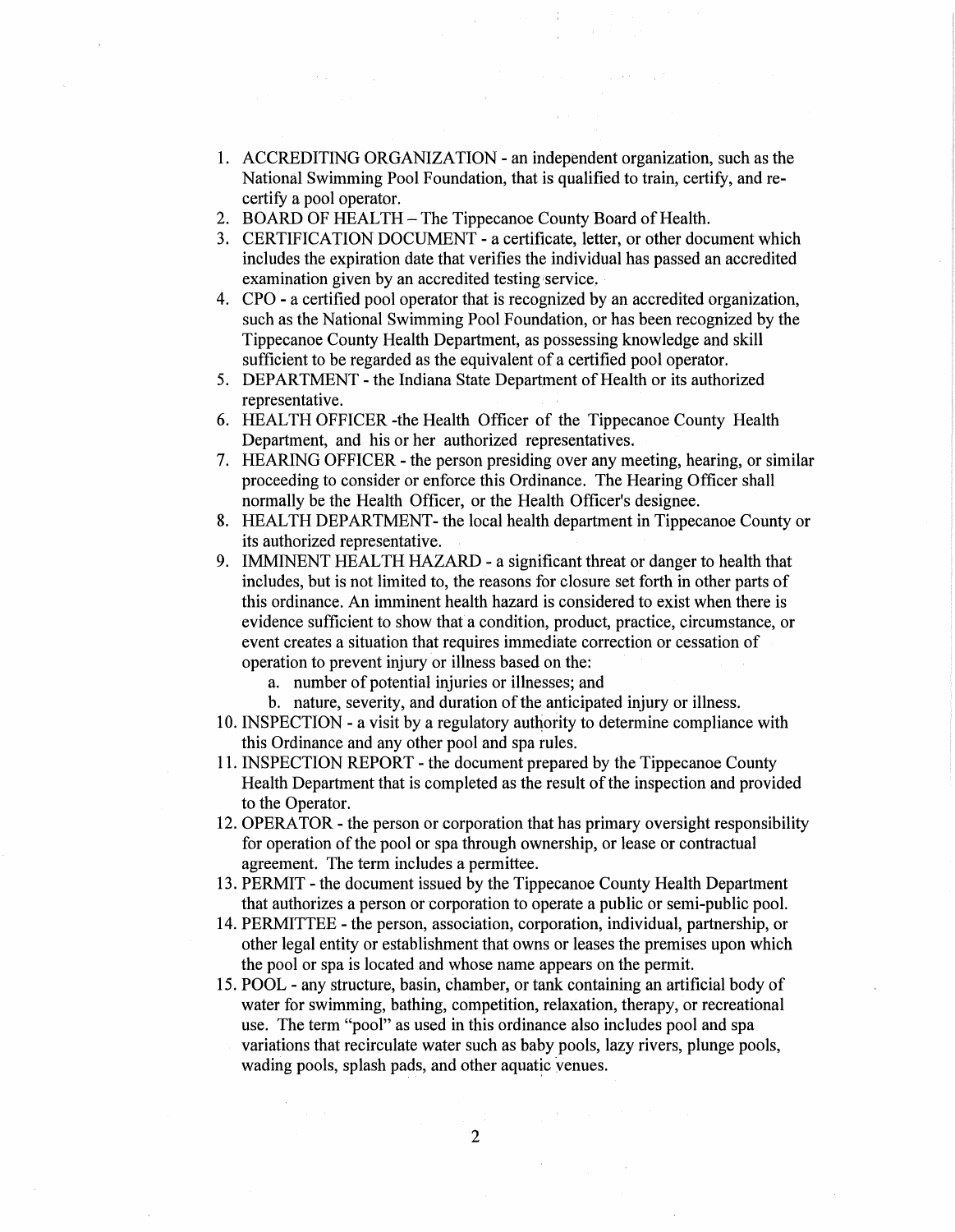- 16. PUBLIC POOL any pool, other than those pools defined as a semi-public pool, which is intended to be used for swimming or bathing and is operated by a concessionaire, owner, lessee, operator, or licensee, regardless of whether a fee is charged for use. However, this definition does not include any pool, constructed at a one (1) or two (2) family dwelling, and maintained by an individual for the sole use of the household and house guests:
- 17. REGULATORY AUTHORITY the local, state, or federal enforcement body or authorized representative having jurisdiction over public or semi-public pools and spas.
- 18. REPEAT VIOLATION a violation that has been observed and recorded on a previous inspection form and the violation was also observed and recorded again on a subsequent inspection report.
- 19. RE-CERTIFICATION requiring a pre-certified individual to pass an accredited certification examination within five  $(5)$  years from the date of issue of their most recent certificate issue date or complying with the accredited testing service's written policy for re-certification.
- 20. SEASONAL POOL OR SPA- a pool or spa that will be open for no more than a continuous six-month period in any year.
- 21. SEMI-PUBLIC POOL any pool that is intended to be used for swimming or bathing and is operated solely for and in conjunction with:
	- a) schools, universities, and colleges;
	- b) hotels, motels, apartments, condominiums, bed and breakfasts, or similar lodgings;
	- c) camps or mobile home parks; or
	- d) memberships clubs or associations;
	- e) therapeutic pools such as those at rehabilitation & health care facilities.
- 22. SPA a pool designed for recreational and/or therapeutic use, commonly known as a hot tub or therapy pool, which is not drained, cleaned, and refilled after each use. The term may include, but is not limited to:
	- a) hydrojet circulation;
	- b) hot water;
	- c) cold water;
	- d) mineral baths;
	- e) air induction systems; or
	- f) any combination thereof.
- 23. THERAPEUTIC POOL -any pool used for rehabilitation of patients or clients at a health care facility. This ordinance does not apply to any therapeutic pool which is drained and sanitized between uses.
- 24. UNSATISFACTORY WATER SAMPLE- a water sample that contains more than two hundred (200) bacteria colonies per milliliter as determined by the heterotrophic thirty-five (35) degree Centigrade plate count, a test positive (confirmed test) for coliform organisms in any of the five (5) to ten (10) milliliter portions of a sample when the multiple tube fermentation tube test is used, a test positive for more than one (1) coliform organism per fifty (50) milliliters when the membrane filter test is used, or the presence, in the water sample, of other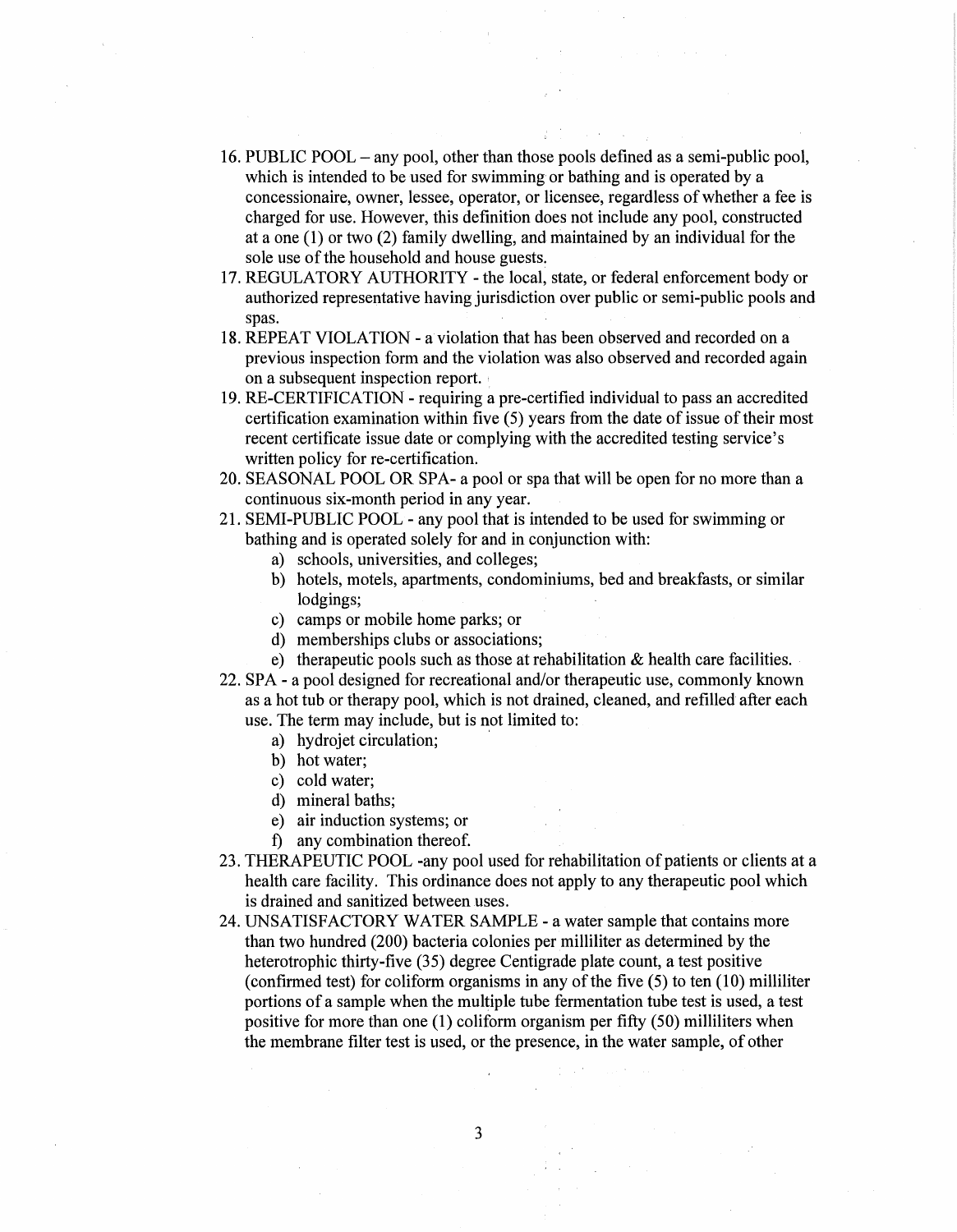recognized bacteria or harmful chemicals or substances known to result in an imminent health hazard to users of the pool or spa.

## § 95.06 PERMITS.

- A. For pools and spas regulated by this ordinance, it shall be unlawful for any person or entity to operate a public or semi-public pool or spa in Tippecanoe County, Indiana, that does not possess a permit issued by the Tippecanoe County Health Department or its designee. The Tippecanoe County Health Department shall provide the appropriate application forms for permits. The permit shall provide the name and address and contact information of the permittee of the pool and spa, any operator, and such other information as necessary to facilitate the purposes of this ordinance. A pool or spa permit shall be issued for a term of one (1) year. The permit(s) shall be posted in the establishment in a place conspicuous to the public.
- B. Each pool or spa within a permittee's establishment will require a separate permit. Therefore, if an establishment has a pool and a spa they will be required to obtain two (2) permits. This ensures that the Tippecanoe County Health Department can suspend a permit when necessary and an unaffected pool or spa may remain open, according to this ordinance and the Indiana State Department of Health's Swimming Pool Rule, 410 IAC 6-2.1.
- C. Establishments applying for an annual or seasonal permit must provide proof of a satisfactory water sample obtained from the pool or spa prior to issuance or re-issuance of a permit. This criterion allows the Tippecanoe County Health Department to ensure the annual pool can remain open and the seasonal pool or spa has met all the mandatory bacteriological requirements before it is allowed to open.
- D. Permit Fees: Permit fees are required to be paid to the Tippecanoe County Health Department prior to issuance of any pool or spa permit. Fees are established in the Tippecanoe County Health Department Fee Ordinance as that ordinance exists at the time of application for a pool or spa permit.
- E. Outstanding Fees: All fees, fines, and penalties associated with a pool or spa must be paid before a permit may be issued, renewed, or reinstated, even if the pool or spa was operated by a prior permittee or different entity.
- F. Plan Review: Any newly constructed, rehabilitated or altered public pools or spas must show proof of plan approval from the Indiana Fire and Building Services Department and any other applicable regulatory authority and provide such plans to the health department for further plan review and approval by the health department. A separate fee of \$150.00 for each establishment, which fee will include a combination of pools or spas, shall be charged for such plan review. After submitting pool or spa plans for review, if a permit application associated with those plans is denied, any corrective action necessary for a pool or spa permit must be completed within ninety (90) days or a new plan review fee is payable.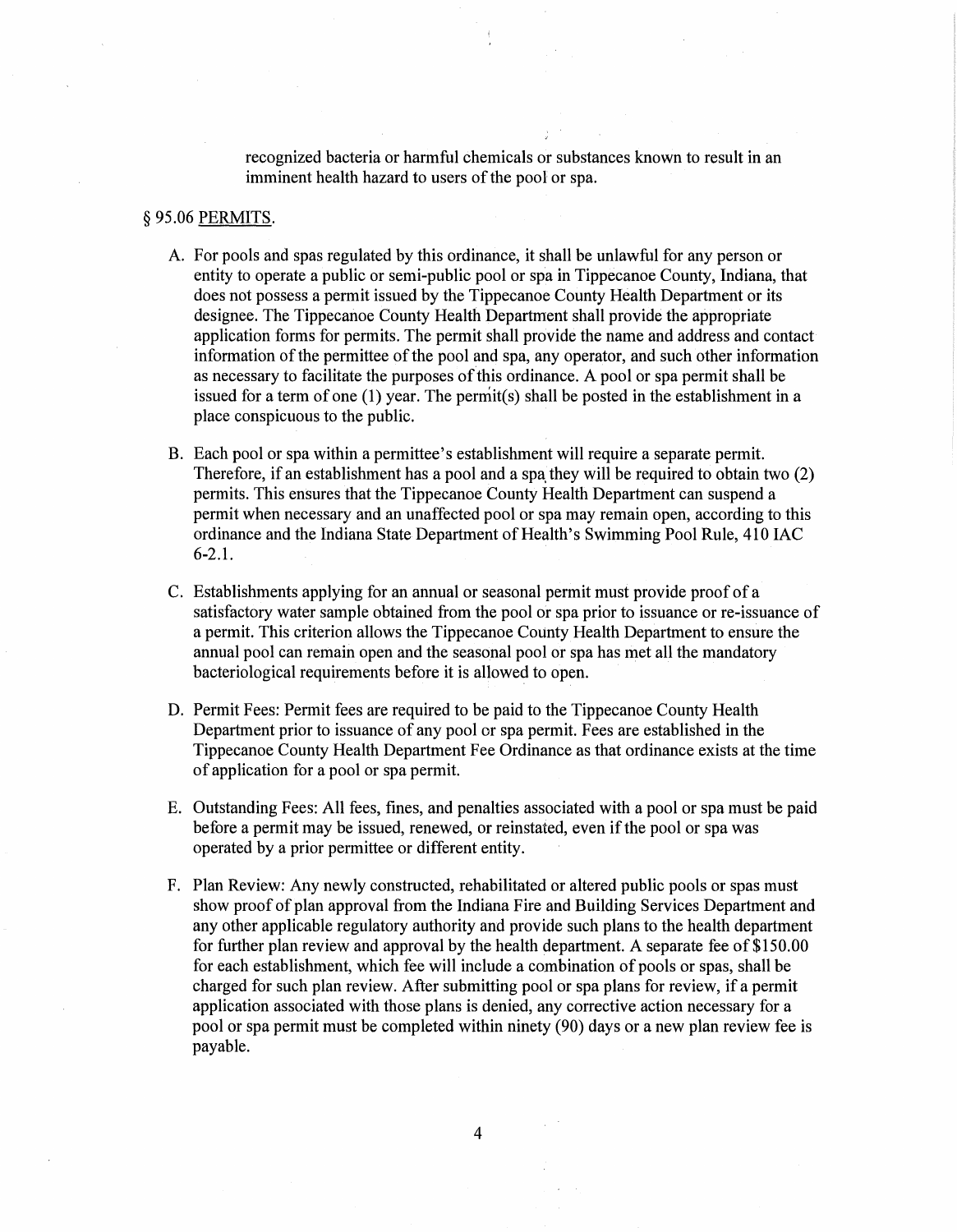- G. Application Denial: If an application for a permit to operate a swimming pool or spa is denied, the Tippecanoe County Health Department shall provide the applicant with a notice that includes:
	- 1. The specific reasons and any applicable rule citations for the permit denial,
	- 2. The actions, if any, that the applicant might take to qualify for a permit, and
	- 3. Advisement of the applicant's right of appeal such denial through the process indicated in this Ordinance for permit revocation and an indication of estimated time frames for an appeal.

After denial of a permit, any corrective action necessary for a pool or spa permit must be completed within ninety (90) days or a new permit application and fee is payable.

§ 95.07 CERTIFIED POOL OPERATOR. All pool and spa permittees shall have at least one employee, or retain the services of a professional, who is a certified pool or spa operator (CPO). The CPO shall demonstrate knowledge of pool or spa operations and show proficiency of required information through passing a test that is part of a certified pool or spa operation training program. The CPO shall provide a certification document in a form sufficient to verify authenticity of the certification. The Tippecanoe Health Department shall consider other forms of documentation establishing an operator's qualifications to act as a CPO but the Tippecanoe Health Department shall not be required to accept such documentation as equivalent to a certification document. Further requirements for a CPO include:

- 1. Each operator shall physically visit and inspect each pool or spa not less frequently than once per week and be available to service the pool or spa whenever it is open for use by the public,
- 2. The operator shall assume responsibility for compliance with this rule,
- 3. Proof of certification shall be made available to the health officer upon request,
- 4. The certification must be renewed whenever required by the relevant certifying authority, but such certification shall not be recognized to exceed a period of five (5) years.

§ 95.08 INSPECTIONS. The health department may inspect each public or semi-public pool or spa for which a permit is required at any time during the pool or spa's normal operational hours or as may be scheduled with the operator of the pool or spa. If, during an inspection of any pool or spa, the health department discovers a violation of any of the requirements of this Ordinance, the health department's representative shall issue a written narrative report listing such violations and a time for correction to the operator. A copy of the written report shall be filed with the records of the health department.

§ 95.09 MINIMUM REQUIREMENTS. All Public and Semi-Public Pools and spas shall comply at least with the minimum requirements specified by 675 IAC 20-1.1, Swimming Pool Code, and 410 IAC 6-2.1, Public and Semi-Public Pools, and this Ordinance.

# § 95.10 UNSAFE POOL/EMERGENCY CLOSURE.

A. If, during an inspection of any pool or spa, the health department discovers a violation of any of the requirements of Indiana law including this Ordinance, the health department's representative may order the pool or spa immediately closed if continued operation of the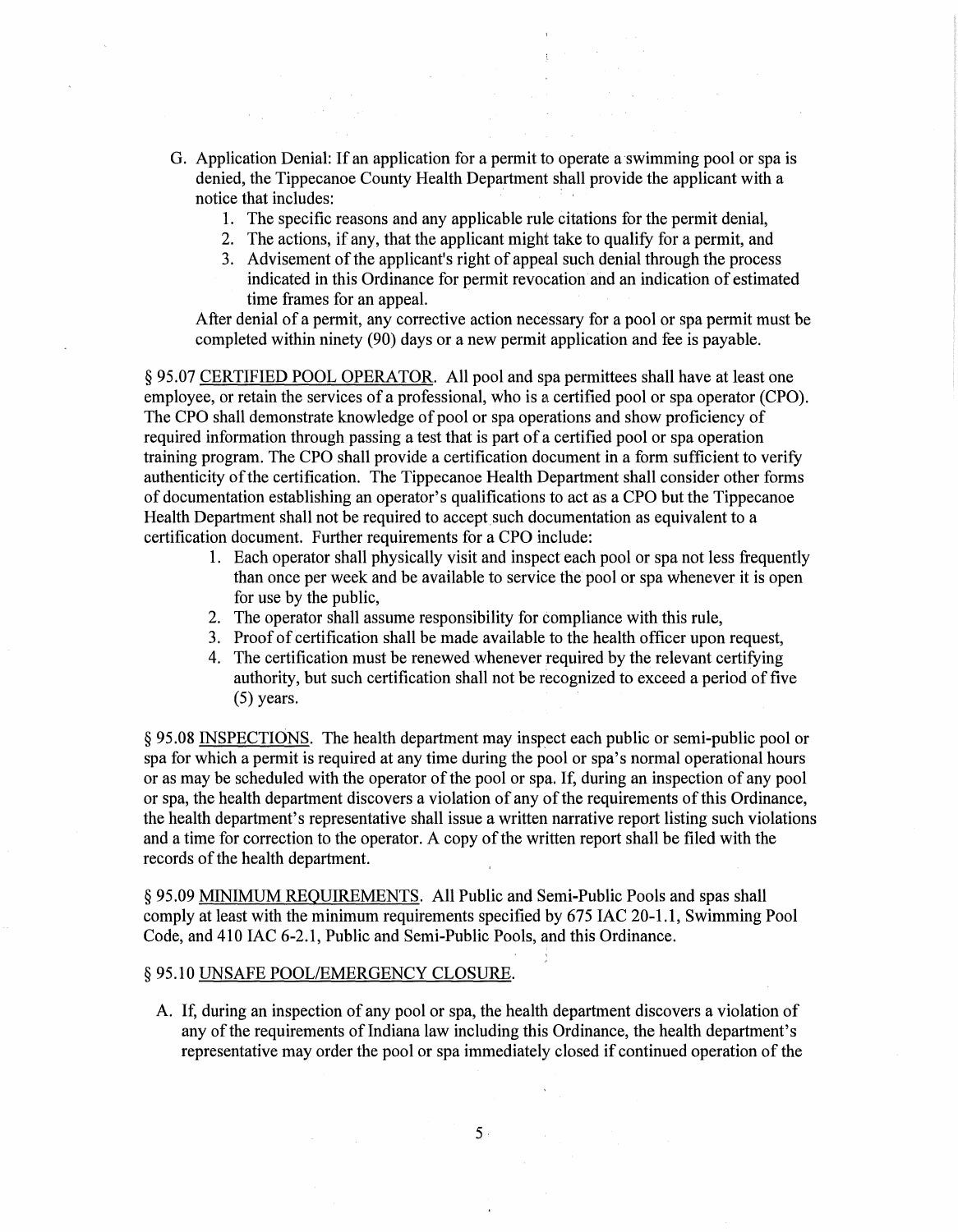pool or spa is deemed to present an imminent health hazard. Circumstances that may result in an immediate pool or spa closure include the following reasons:

- 1. Failure to meet bacteriological requirements of 410 IAC 6-2.1, section 3l(f) Public and Semi-Public Pools,
- 2. Failure to meet the disinfectant concentrations of 410 IAC 6-2.1, section  $30(b)$ Public and Semi-Public Pools,
- 3. Failure to meet water clarity requirements according to of 410 IAC 6-2.1, section 3 l(a) Public and Semi-Public Pools,
- 4. A missing or broken grate for the pool or spa main drain,
- 5. Failure to meet lifeguard requirements according to 410 IAC 6-2.1, section 35 Public and Semi-Public Pools, if applicable,
- 6. Nonoperational pump, filter, and/or disinfectant feeders,
- 7. A nonsolid fecal accident,
- 8. Spa water temperature exceeding one hundred four (104) degrees Fahrenheit,
- 9. Failure to maintain a pH between seven (7.0) and seven and eight-tenths (7.8),
- 10. Detecting any measurable concentration of chlorinated isocyanurates and cyanuric acid stabilizers used in an indoor pool,
- 11. Interference with the Health Officer's performance of their duties, including denial of access to the pool or spa premises,
- 12. Failure to possess a valid permit,
- 13. Any other condition that poses a serious and immediate risk of illness or injury.
- B. Any closure Order will be in writing. The Order shall identify the pool permittee, describe the specific grounds upon which closure is based, direct the immediate closure of the pool or spa and vacating of the premises by users of the pool or spa, list the corrective actions necessary to re-open the pool or spa, and state that a hearing on the emergency closure may be requested by permittee as the holder of the permit. The order shall be served in person on the pool or spa permittee, or some other person in charge or in control of the pool or spa.
- C. Resuming Operation: If a permittee has discontinued operations for any of the reasons stated above or otherwise according to law, the permittee must obtain approval from the Tippecanoe County Health Department before resuming operations. The Tippecanoe County Health Department may rescind any emergency closure at any time with or without a hearing if it is determined that the reason for the closure no longer exists.
- D. A pool operator shall immediately discontinue operations and notify the Tippecanoe County Health Department if an imminent health hazard may exist because of an emergency such as a fire, flood, extended interruption of electrical or water service, sewage backup, misuse of poisonous toxic materials, gross unsanitary occurrence or condition, or other circumstance that present an imminent health hazard.

### § 95.11 PERMIT REVOCATION.

A. The Tippecanoe County Health Officer, after providing an opportunity for a hearing, may revoke a pool or spa permit for serious or repeat violation(s) of any of the requirements of any Indiana statutes and regulations or this Ordinance; or, interference with the Health

6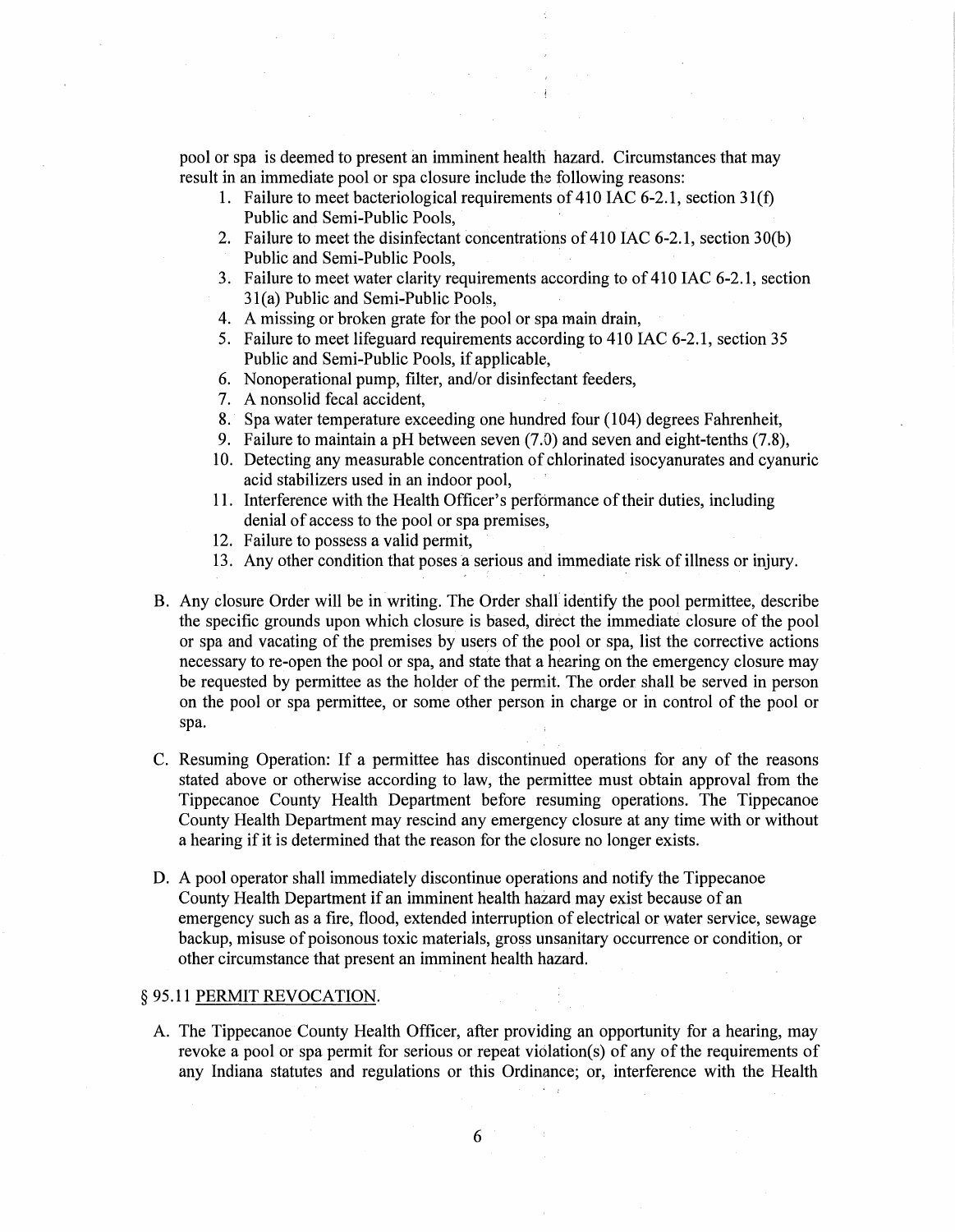Officer or the Health Officer's agent(s) in the performance of their duties.

- B. Prior to such action, the Health Officer shall provide written notice to the pool or spa operator. The notice shall state the reasons for permit revocation and advise the operator the permit shall be revoked after no less than ten  $(10)$  days following service of such notice, unless the permit holder files with the Health Department of Tippecanoe County, Indiana a written request for a hearing. Any hearing request must be filed prior to the date upon which the permit revocation is to become effective. Consistent with the provisions for emergency closure stated in this Ordinance, use of a pool or spa may be prohibited through the closure process while permit revocation proceedings are pending.
- C. The notice of hearing shall be served upon the permittee by leaving or mailing by Certified Mail the notice to the address listed on the permit application as the permittee's mailing address or such other address as the permittee shall designate in writing to the Health Officer.
- D. If no request for a hearing is filed prior to the date the permit revocation is to become effective, revocation of the permit becomes final.

#### § 95.12 PROCEDURE FOR HEARING.

- A. All hearings required under this or any other section, shall be open to the public and held with sufficient written notice to the permittee of time, place, and nature thereof to enable the operator to appear and participate in the hearing.
- B. At any hearing required under this Ordinance, the Hearing Officer shall be the Health Officer or the Health Officer's designee. Every person who is a party to such proceedings shall have the right to submit evidence, to cross-examine witnesses and to be represented by legal counsel as arranged by the pool or spa permittee or operator. All such hearings shall be conducted in an informal manner, but irrelevant, immaterial or unduly repetitive evidence may be excluded.
- C. Within a reasonable time after such hearing, the Health Officer or the Health Officer's designee shall enter a final order, subject to the right of appeal to a Court having jurisdiction of the parties and of the subject matter of the appeal.
- D. To exercise the right of appeal, a party to the final order must file a petition for relief from the order with the Circuit or a Superior Court of Tippecanoe County no later than as required by law or sixty (60) days from the date of the health officer's final order, whichever is less.
- E. If a pool or spa permit is revoked, subject to any court order, no pool or spa permit will be issued, with respect to the pool or spa that was the subject of the permit, until after one year from the date of the permit revocation in the case of annual pools and for one month in the case of seasonal pools (a mandatory continuing closure period); provided that, if the pool or spa permittee or operator can show through plan review a significant change of circumstances incidental to the maintenance, repair, or replacement of the pool or spa facilities or equipment or other relevant circumstances associated with the operation of the

7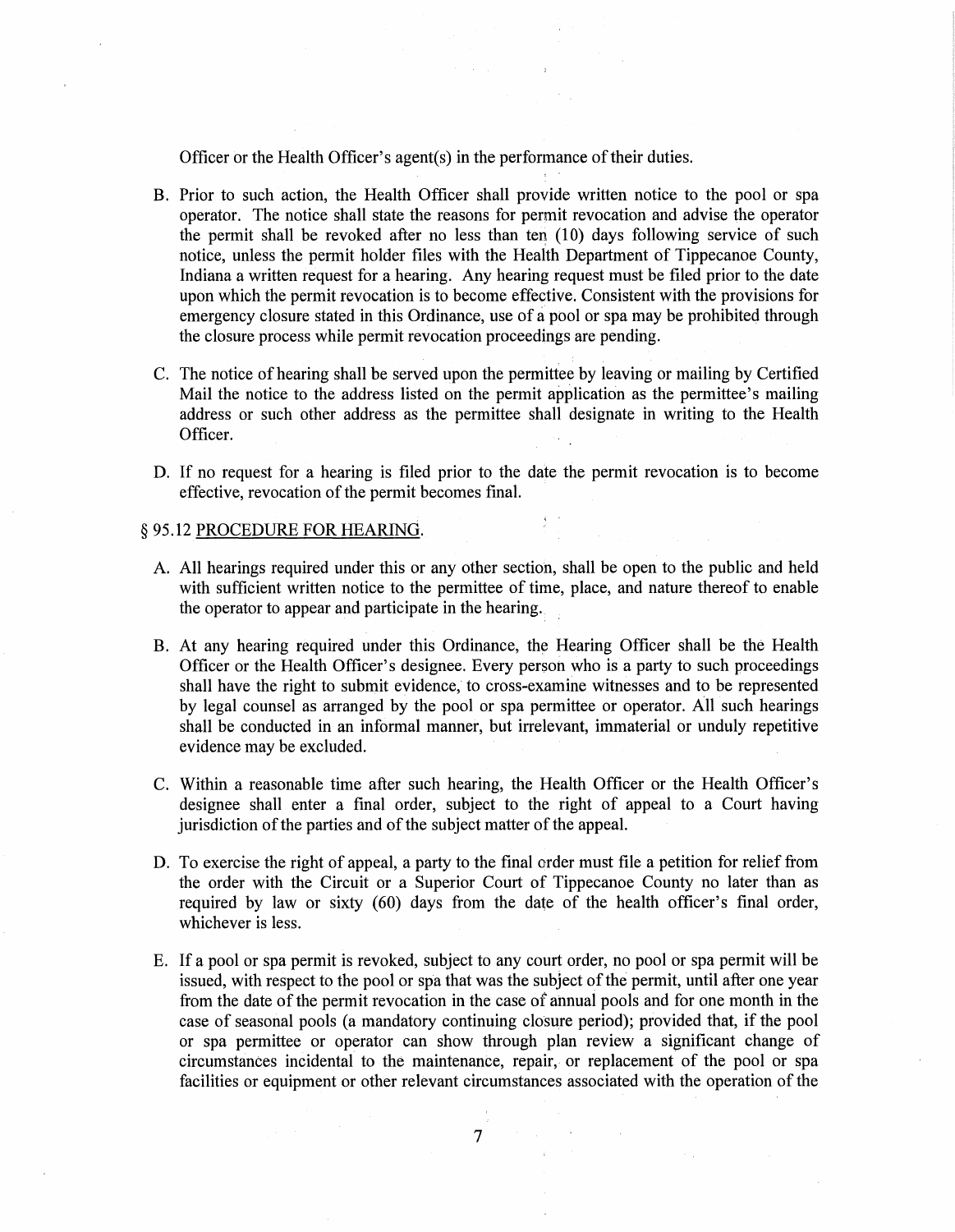pool or spa that the reasons for a permit revocation would be unlikely to re-occur, the Health Officer, in their discretion, may waive mandatory continuing closure of the pool or spa and may issue a new permit.

§ 95.13 ENFORCEMENT. It shall be the duty of the Health Officer to enforce the provisions of this Ordinance. Any permit issued in conflict with the provisions of this Ordinance shall be null and void. A violation of an abatement order issued by the Health Officer pursuant to the provisions of I.C. 16-20-1-25, or a similar statute, shall be considered a violation of this Ordinance. *:* 

§ 95.14 VIOLATIONS. Whenever the Health Officer) determines that any person or entity subject to the provisions of this Ordinance is in willful or continuing violation of any of the provisions of this Ordinance, in addition to any other remedy or penalty imposed by this Ordinance, the Health Officer shall furnish evidence of said willful or continuing violation to the Prosecuting Attorney of Tippecanoe County, Indiana or the attorney for the Department who shall seek all appropriate legal remedies against the entity or person(s) violating the provisions of this Ordinance.

§ 95.15 PENALTIES. The Department has determined that one of the most efficient methods of encouraging compliance with ordinances to protect the public health is to assess civil penalties (fines) for violators of laws intended to suppress disease and minimize health risks. For purposes of tracking violations and imposing fines under this Ordinance the Department shall maintain inspection records for not less than one (1) year from 'the date of any inspection conducted consistent with this Ordinance. No fine is payable the first time a violation is noted within any one-year period. For a second or subsequent violation of this Ordinance within any one-year period, a civil penalty is payable as provided in this Ordinance.

- A. The following civil penalties (fines) shall apply for a violation of this Ordinance which reoccurs for a second or subsequent time within any one-year period:
	- 1. The second time the same violation is determined within any one-year period, there will be a fine of \$50.00.
	- 2. The third (and subsequent) time the same violation is determined within any one-year period, there will be a fine of \$100.00.
- B. Each day after the expiration of the time limit for abating any violation of this Ordinance or completing other actions as ordered by the Tippecanoe County Health Department or the Health Officer, shall constitute a distinct and separate offense.
- C. All fines shall be payable in full within thirty (30) days of assessment, unless otherwise ordered by the Hearing Officer. Failure to pay fines by the due date will result in an additional ten percent (10%) late fee. No permit is to be issued or renewed, even if the permittee or operator subsequently acquire its interest in the pool or spa, until all fines associated with the pool or spa have been paid in full. Any fines and late fees may be collected in any manner provided herein or as provided by law including any law for collection of debts, along with attorney fees incurred to collect said amounts owing and with all costs of collection.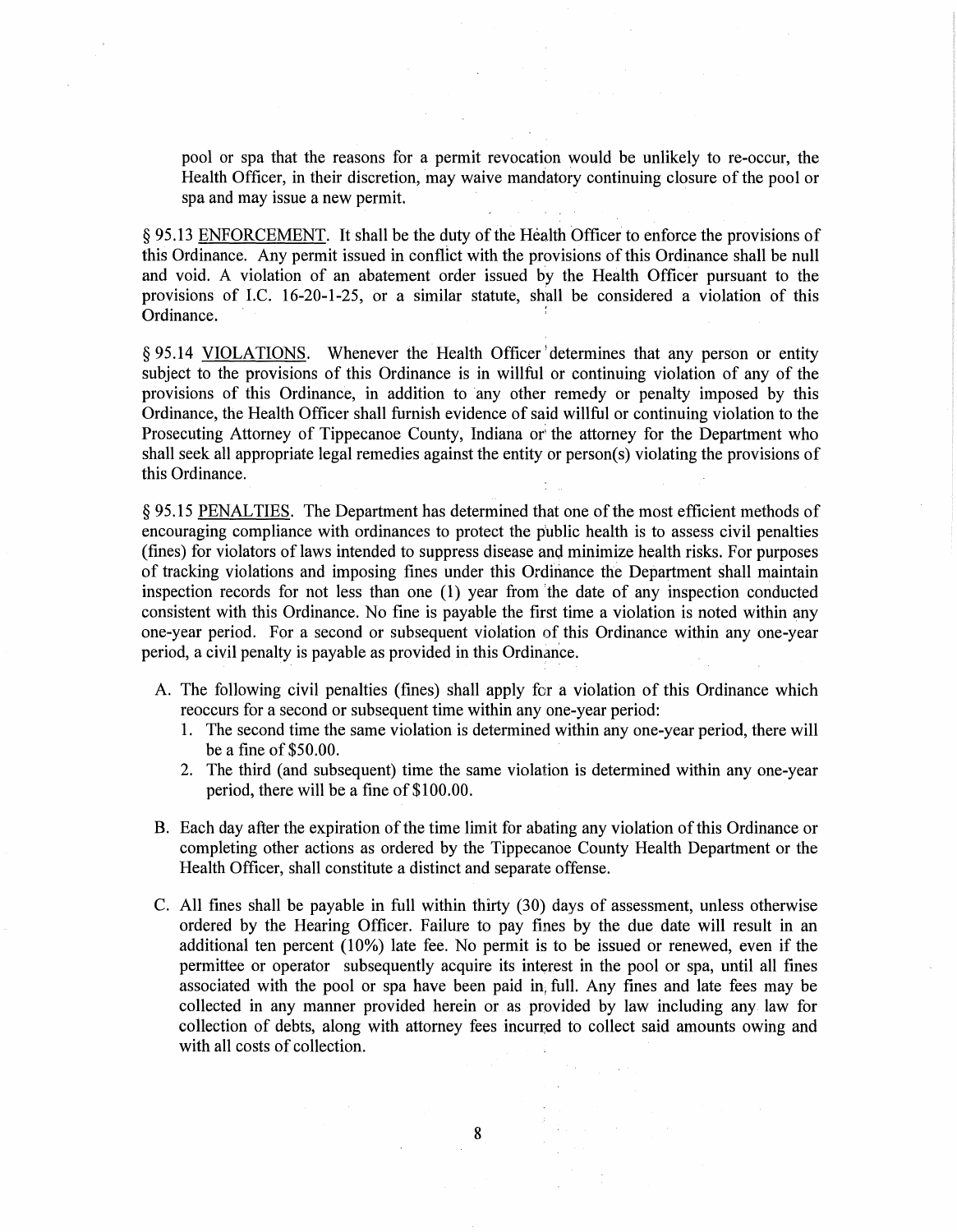D. Any assessment of a civil penalty by this Ordinance is subject to the right of appeal and a public hearing which will be scheduled, conducted, and concluded as provided in this Ordinance. Any request for an appeal shall be filed in writing with the Health Officer within ten (10) days of assessment of the civil penalty.

§ 95.16 INJUNCTION. The Health Officer may bring an action for an injunction in the Circuit or any Superior Court of Tippecanoe County, Indiana, to restrain any person from violating the provisions of this Ordinance, to cause such violation(s) to be prevented, abated or removed, or to otherwise enforce this Ordinance.

§ 95.17 EXPENSE. Any person violating any of the provisions of this Ordinance shall be liable to the Tippecanoe County Health Department for the expense, loss or damage occasioned by reason of such violation, including reasonable attorney's fees and costs.

§ 95.18 CUMULATIVE. The remedies provided in this section shall be cumulative, and not exclusive, and shall be in addition to any other remedy provided by law.

## **BE IT FURTHER ORDAINED** that:

- 1. SEVERABILITY. Invalidity of any section, clause, sentence or provision of this Ordinance shall not affect the validity of any other part of this Ordinance.
- 2. PARTIAL INVALIDITY. If any term or provision of this Ordinance shall be found to be wholly or partially unenforceable then, notwithstanding same, the remainder of this Ordinance shall remain in full force and effect and such term or provision shall be deemed stricken or modified to the extent required to make the remainder of this Ordinance enforceable.
- 3. EFFECTIVE DATE. This ordinance shall be in full force and effect upon passage, signing, and publication as required by law.

9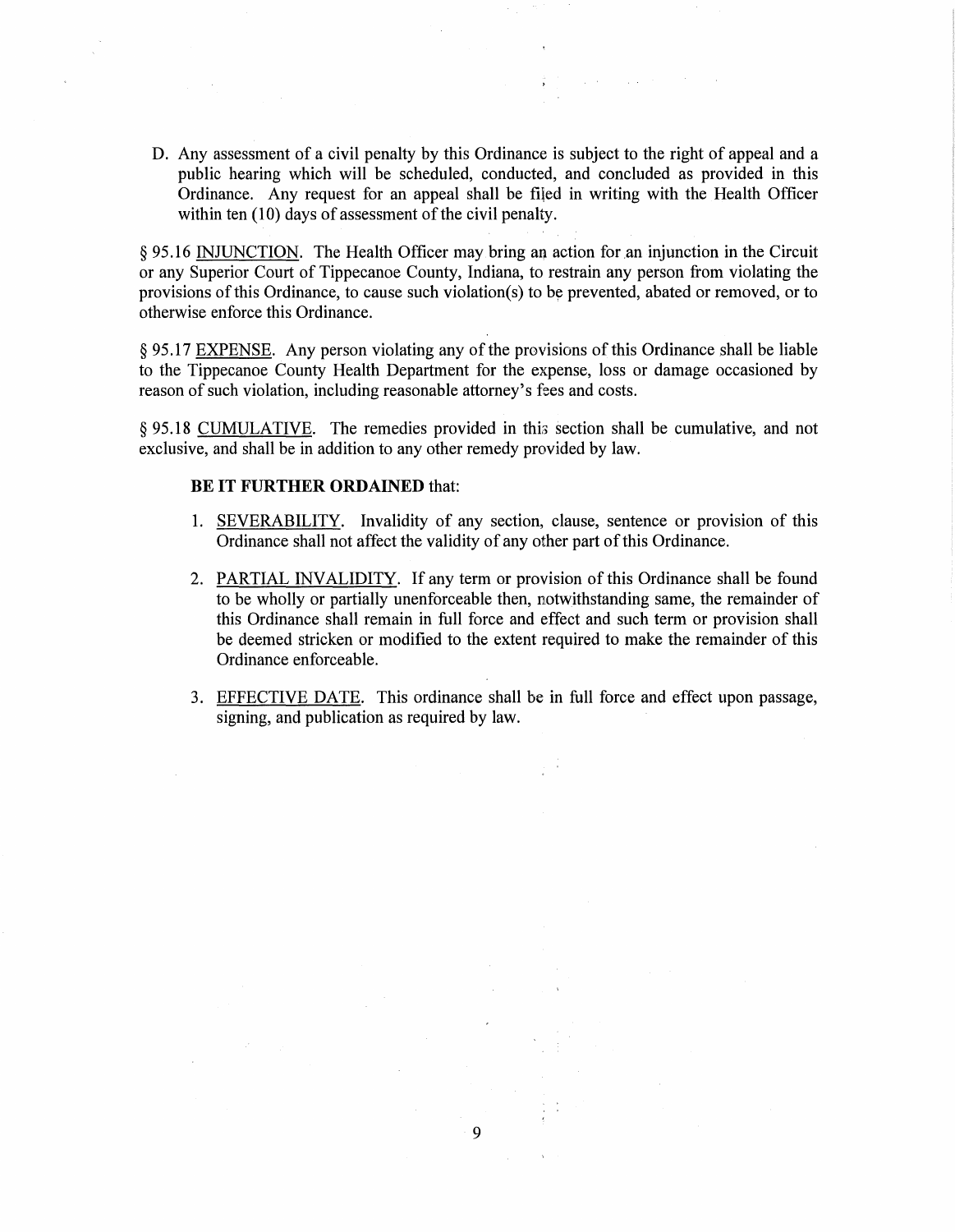Presented to the Board of Commissioners of Tippecanoe County, Indiana, and approved on first reading this  $\frac{4\pi}{3}$  day of  $\frac{2010}{2}$ , 2018, by the following vote:

 $rac{y_{e5}}{x}$ 

 $y_{es}$ 

BOARD OF COMMISSIONERS OF VOTE TIPPECANOE COUNTY

Thomas P. Murtaugh, President

7

David S. Byers, Vice President

Tracy A. Brown, Member

 $y_{es}$ 

 $ATTEST:$ <br> $MA = \sqrt{77}$ ...<br>... V/*tomln2* <u>Maax VI John.</u><br>Robert Plantenga,

Auditor of Tippecanoe County

 $\mathcal{E}_1 = 1$